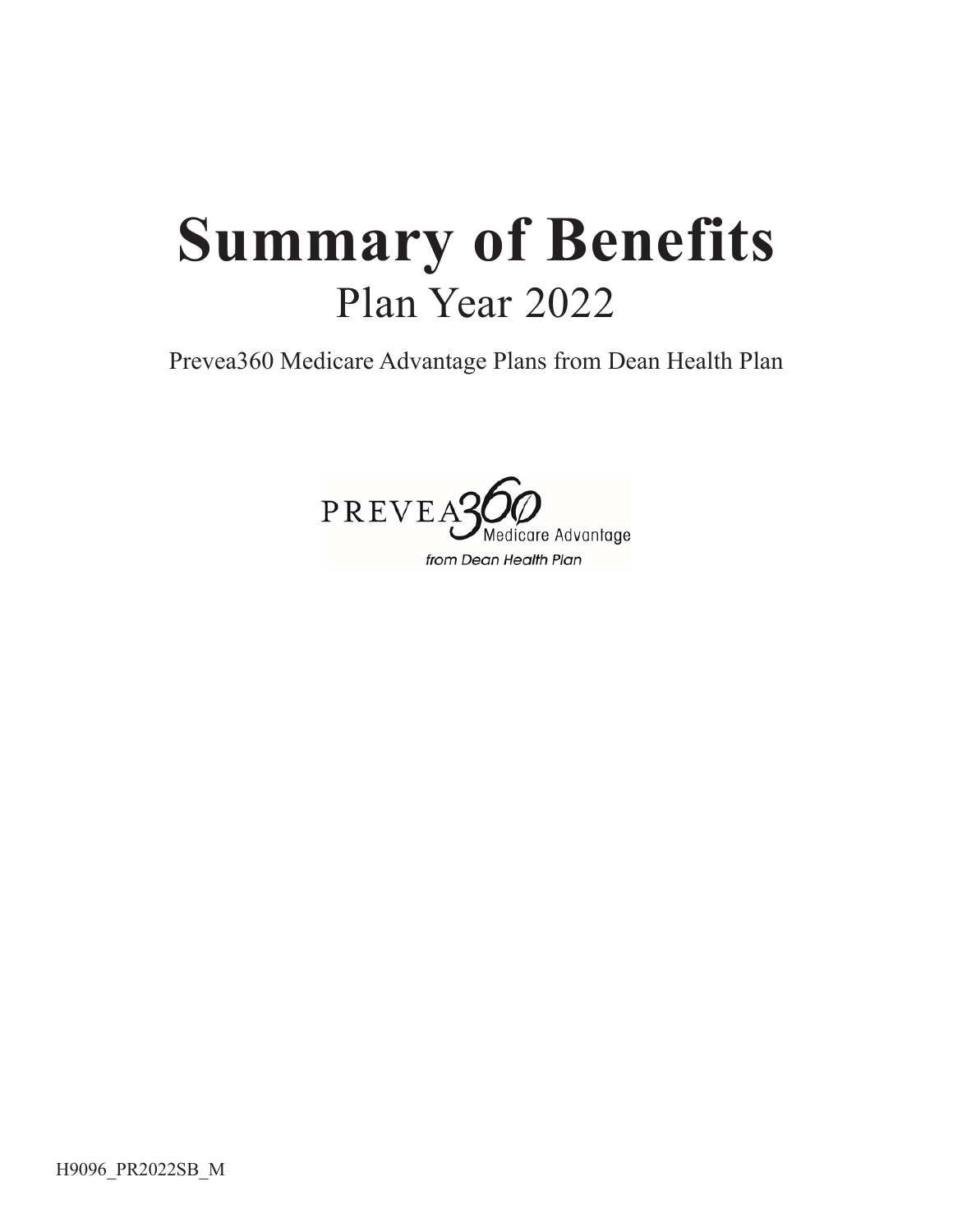#### **January 1, 2022 – December 31, 2022**

This booklet gives you a summary of what we cover and what you pay. It doesn't list every service that we cover or list every limitation or exclusion. See the Evidence of Coverage to get a complete list of services we cover. The Evidence of Coverage is available to view on

prevea360.com/medicaremembers. You can also request a printed copy of any of these materials by calling our Customer Care Center.

If you want to know more about the coverage and costs of Original Medicare, look in the current "Medicare & You" handbook. View it online at medicare.gov or get a copy by calling 1-800-MEDICARE (1- 800-633-4227), 24 hours a day, 7 days a week. TTY users should call 1-877-486- 2048.

Benefits, premiums and/or copayments/coinsurance may change on January 1 of each year. You must continue to pay your Part B premium.

This document is available in other formats such as Braille and large print. This document may be available in a non-English language. For additional information, call us at 1-877-232-7566 (TTY: 711).

Dean Health Plan, Inc. is a HMO/HMO-POS with a Medicare contract. Enrollment in Dean Health Plan, Inc. depends on contract renewal. Dean Health Plan markets under the names Dean Advantage and Prevea360 Medicare Advantage.

#### **Hours of Operation**

- From October 1 to March 31, you can call us 7 days a week from 8 am – 8 pm Central time.
- From April 1 to September 30, you can call us Monday through Friday from 8 am – 8 pm Central time.

#### **Prevea360 Medicare Advantage Phone Numbers and Website**

- If you are a member of this plan, call toll-free 1-877-232-7566 (TTY: 711).
- If you are not a member of this plan, call toll-free 1-877-234-0126 (TTY: 711).
- Our website: prevea360.com/medicare

#### **Who can join?**

To join a **Prevea360 Medicare Advantage** plan, you must be enrolled in Medicare Part A and Medicare Part B and live in our service area.

#### **What is the Service Area?**

Our service area includes the following counties in Wisconsin: **Brown, Chippewa, Door, Eau Claire, Kewaunee, Oconto, and Sheboygan**

#### **Which doctors, hospitals and pharmacies can I use?**

**Dean Advantage** has a network of doctors, hospitals, pharmacies and other providers. For some services you can use providers that are not in our network.

- Provider directory website: prevea360.com/doctors
- Pharmacy directory website: prevea360.com/medicaremembers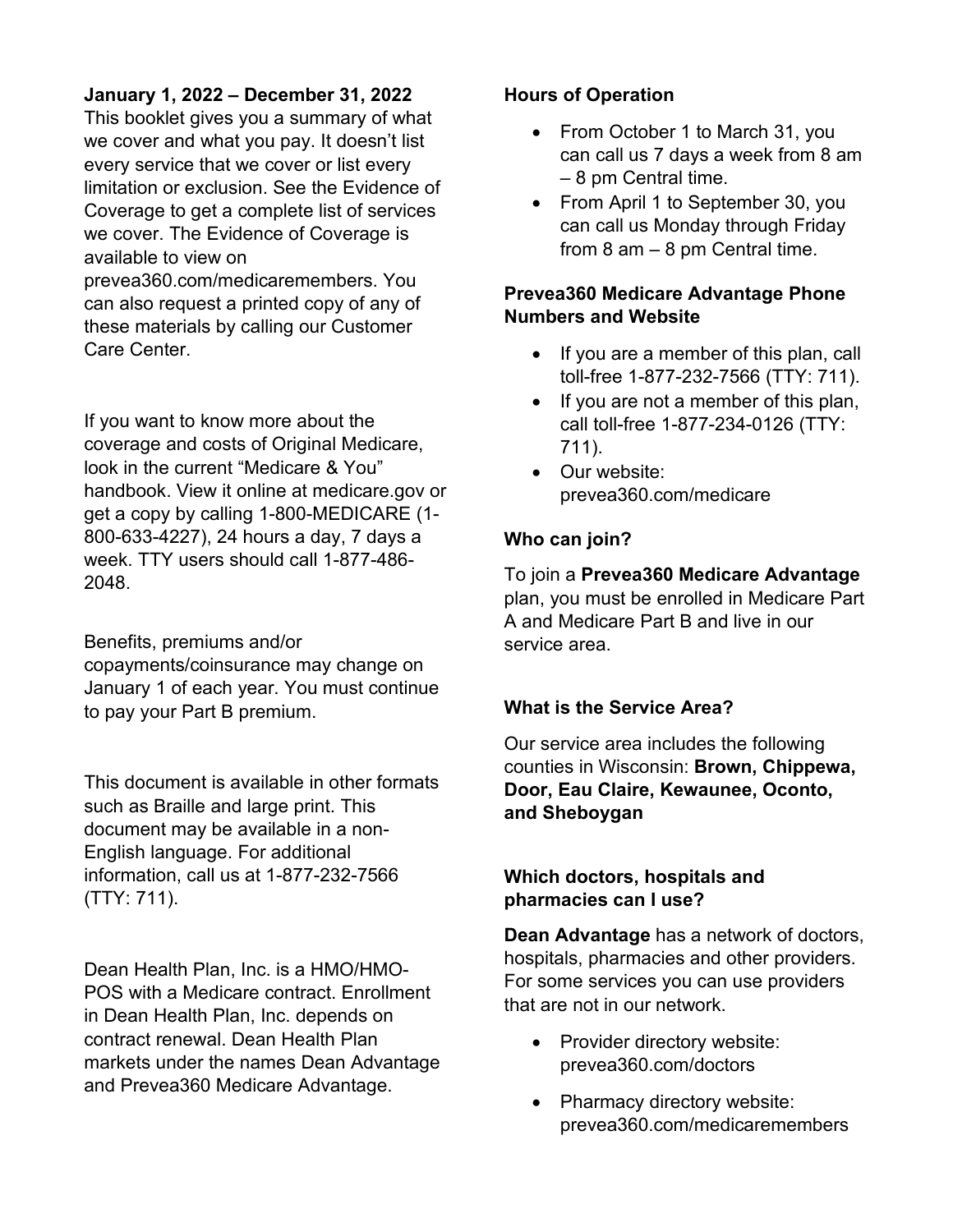### **Monthly Premium, Deductibles, and Limits on**

### **How Much You Pay for Covered Services**

|                                                                                                                                                                                                                                                                                                     | <b>Prevea360 Essential</b><br>(HMO-POS)                                                                 | <b>Prevea360 Harmony</b><br>(HMO-POS)                                                                   |  |
|-----------------------------------------------------------------------------------------------------------------------------------------------------------------------------------------------------------------------------------------------------------------------------------------------------|---------------------------------------------------------------------------------------------------------|---------------------------------------------------------------------------------------------------------|--|
| <b>Monthly Premium</b><br>You must continue to<br>pay your Medicare Part<br>B premium                                                                                                                                                                                                               | \$0                                                                                                     | \$0                                                                                                     |  |
| <b>Part B Buy Back</b><br>Dean Health Plan<br>provides a credit that<br>will automatically be<br>applied towards your<br><b>Medicare Part B</b><br>premium                                                                                                                                          | \$25                                                                                                    | \$50                                                                                                    |  |
| <b>Medical Deductible</b>                                                                                                                                                                                                                                                                           | Not Applicable                                                                                          | Not Applicable                                                                                          |  |
| <b>Maximum</b><br><b>Out-of-Pocket</b><br><b>Responsibility</b><br>If you reach the limit on<br>out-of-pocket costs,<br>you will keep getting<br>covered hospital and<br>medical services and<br>we will pay the full cost<br>for the rest of the year.<br>(Does not include<br>prescription drugs) | \$4,500 for in-network<br>services<br>\$6,000 for in-network and<br>out-of-network services<br>combined | \$4,500 for in-network<br>services<br>\$6,000 for in-network and<br>out-of-network services<br>combined |  |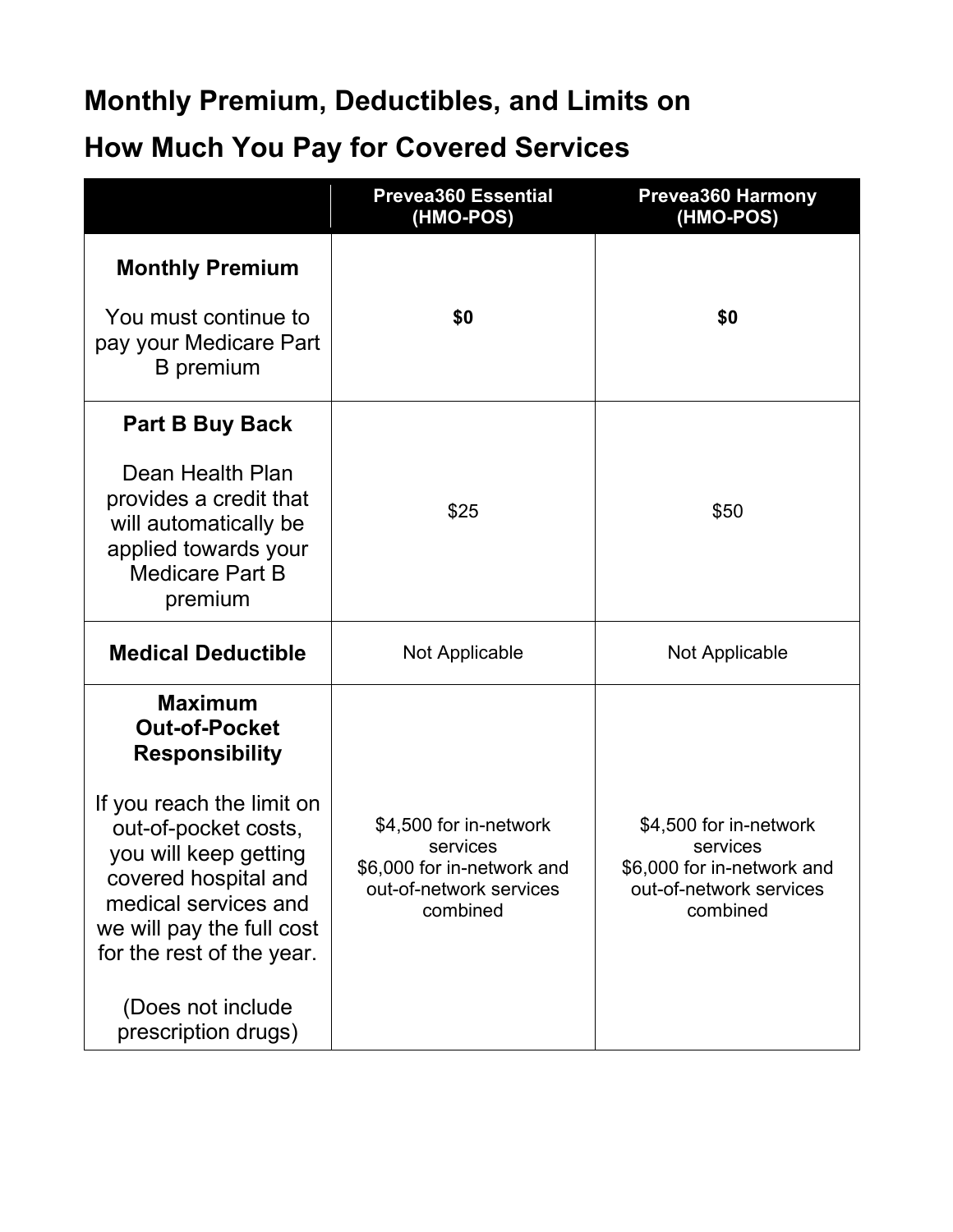## **Covered Medical and Hospital Benefits**

\*Benefit may require prior authorization

|                                                                 | <b>Prevea360 Essential</b><br>(HMO-POS)                               |                                            |                                                                       | <b>Prevea360 Harmony</b><br>(HMO-POS)      |  |
|-----------------------------------------------------------------|-----------------------------------------------------------------------|--------------------------------------------|-----------------------------------------------------------------------|--------------------------------------------|--|
|                                                                 | In Network                                                            | Out-of-Network                             | In Network                                                            | Out-of-Network                             |  |
| Inpatient<br><b>Hospital</b><br>Coverage*                       | \$325 copay each<br>day for days 1 - 5                                | \$500 copay each<br>day for days 1 - 7     | \$325 copay each<br>day for days 1 - 5                                | \$500 copay each<br>day for days 1 - 7     |  |
| For Medicare-<br>covered stays                                  | \$0 each day for<br>days 6 to<br>discharge                            | \$0 each day for<br>days 8 to<br>discharge | \$0 each day for<br>days 6 to<br>discharge                            | \$0 each day for<br>days 8 to<br>discharge |  |
| <b>Outpatient</b><br><b>Hospital</b><br>Coverage*               |                                                                       |                                            |                                                                       |                                            |  |
| <b>Outpatient Hospital:</b>                                     | \$275 copay                                                           | 20% coinsurance                            | $$275$ copay                                                          | 20% coinsurance                            |  |
| <b>Ambulatory Surgery</b><br>Center:                            | \$175 copay                                                           | 20% coinsurance                            | \$175 copay                                                           | 20% coinsurance                            |  |
| Procedure<br>performed<br>during office visit:                  | $$0 - $35$ copay                                                      | \$50 copay                                 | $$0 - $35$ copay                                                      | \$50 copay                                 |  |
| <b>Doctor Visits</b>                                            |                                                                       |                                            |                                                                       |                                            |  |
| <b>Primary Care</b><br>Providers:                               | \$0 copay                                                             | \$50 copay                                 | \$0 copay                                                             | $$50$ copay                                |  |
| Specialists:                                                    | \$35 copay                                                            | \$50 copay                                 | \$35 copay                                                            | \$50 copay                                 |  |
| <b>Palliative Care:</b>                                         | \$0 copay                                                             | \$0 copay                                  | \$0 copay                                                             | \$0 copay                                  |  |
| <b>Preventive Care</b>                                          | \$0 copay                                                             | \$30 copay                                 | \$0 copay                                                             | \$30 copay                                 |  |
| <b>Emergency</b><br>Care<br>In the U.S.<br>(Waived if admitted) | \$90 copay                                                            | \$90 copay                                 | $$90$ copay                                                           | \$90 copay                                 |  |
| <b>Urgently</b>                                                 | \$35 copay                                                            |                                            | \$35 copay                                                            |                                            |  |
| <b>Needed</b><br><b>Services</b><br>In the U.S.                 | Your cost may be<br>reduced based<br>on level of<br>treating provider | \$35 copay                                 | Your cost may be<br>reduced based<br>on level of<br>treating provider | \$35 copay                                 |  |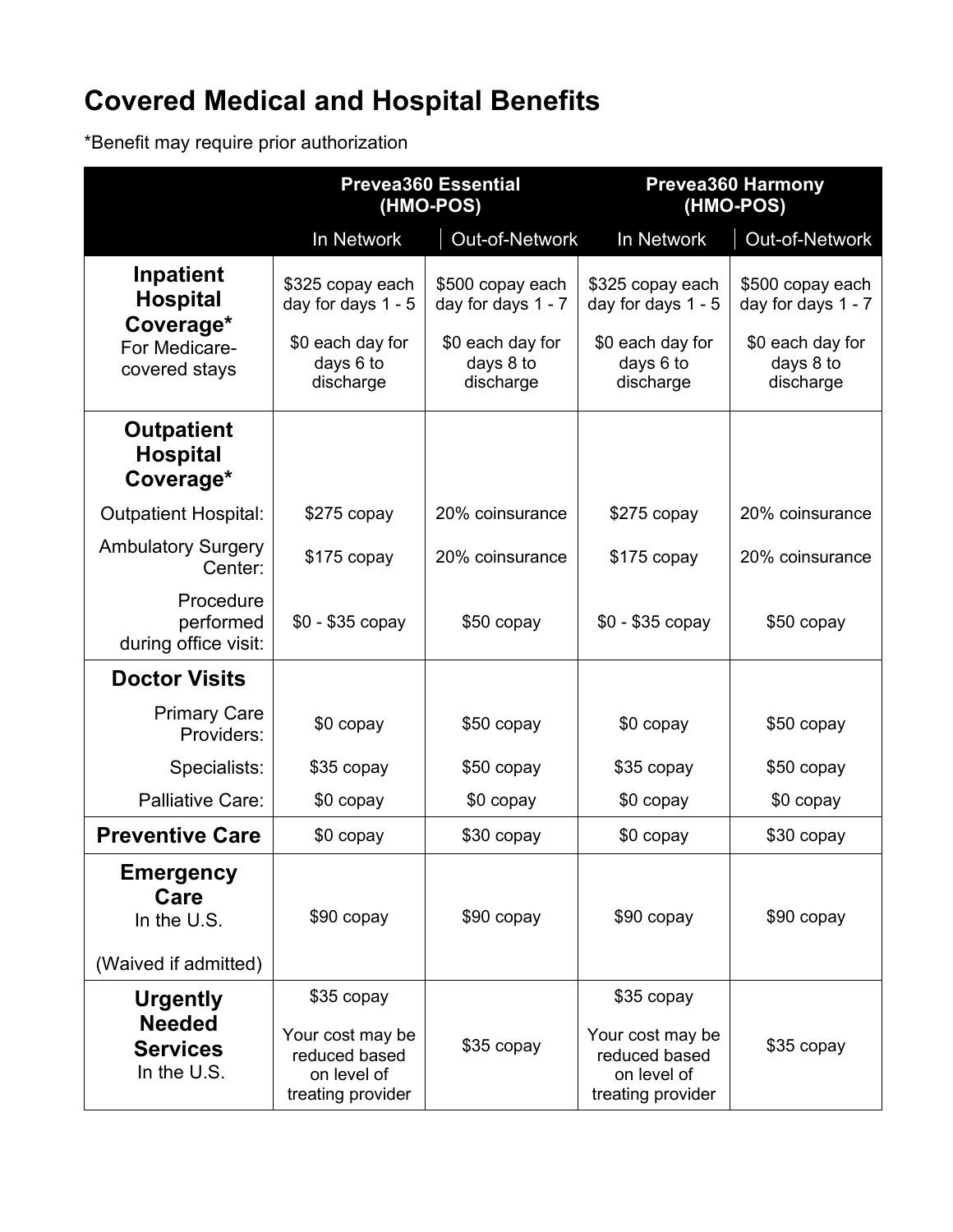|                                                                                   | <b>Prevea360 Essential</b><br>(HMO-POS)                                                       |                       |                                                                                               | <b>Prevea360 Harmony</b><br>(HMO-POS) |
|-----------------------------------------------------------------------------------|-----------------------------------------------------------------------------------------------|-----------------------|-----------------------------------------------------------------------------------------------|---------------------------------------|
|                                                                                   | In Network                                                                                    | <b>Out-of-Network</b> | In Network                                                                                    | Out-of-Network                        |
| <b>Diagnostic</b><br>Services / Labs /<br>Imaging*                                |                                                                                               |                       |                                                                                               |                                       |
| <b>Outpatient X-ray:</b>                                                          | \$30 copay                                                                                    | 20% coinsurance       | \$35 copay                                                                                    | 20% coinsurance                       |
| Laboratory Tests:                                                                 | \$0 copay                                                                                     | 20% coinsurance       | \$0 copay                                                                                     | 20% coinsurance                       |
| <b>Radiation Therapy:</b>                                                         | \$35 copay                                                                                    | 20% coinsurance       | \$35 copay                                                                                    | 20% coinsurance                       |
| Diagnostic<br>Procedures/Tests:                                                   | \$0 copay                                                                                     | 20% coinsurance       | \$0 copay                                                                                     | 20% coinsurance                       |
| Diagnostic<br>Mammograms:                                                         | \$0 copay                                                                                     | 20% coinsurance       | \$0 copay                                                                                     | 20% coinsurance                       |
| Diagnostic<br>Radiology:                                                          | \$100 copay                                                                                   | 20% coinsurance       | $$100$ copay                                                                                  | 20% coinsurance                       |
| <b>Hearing</b><br><b>Services</b>                                                 |                                                                                               |                       |                                                                                               |                                       |
| Medicare-covered-<br>exam to diagnose<br>and treat hearing<br>and balance issues: | \$0 copay                                                                                     | \$60 copay            | \$0 copay                                                                                     | \$60 copay                            |
| Routine hearing<br>exam:                                                          | \$0 copay per<br>exam for 1 exam<br>every calendar<br>year                                    | <b>Not Covered</b>    | \$0 copay per<br>exam for 1 exam<br>every calendar<br>year                                    | <b>Not Covered</b>                    |
| Hearing aid fitting /<br>evaluation:                                              | \$0 copay per<br>fitting for 1 fitting<br>every calendar<br>year                              | <b>Not Covered</b>    | \$0 copay per<br>fitting for 1 fitting<br>every calendar<br>year                              | <b>Not Covered</b>                    |
| Hearing aid                                                                       | \$0 copay                                                                                     |                       | \$0 copay                                                                                     |                                       |
| allowance:                                                                        | Our plan pays up<br>to \$750 both ears<br>combined every<br>calendar year for<br>hearing aids | <b>Not Covered</b>    | Our plan pays up<br>to \$750 both ears<br>combined every<br>calendar year for<br>hearing aids | <b>Not Covered</b>                    |
|                                                                                   | You are<br>responsible for<br>costs beyond the<br>plan limit                                  |                       | You are<br>responsible for<br>costs beyond the<br>plan limit                                  |                                       |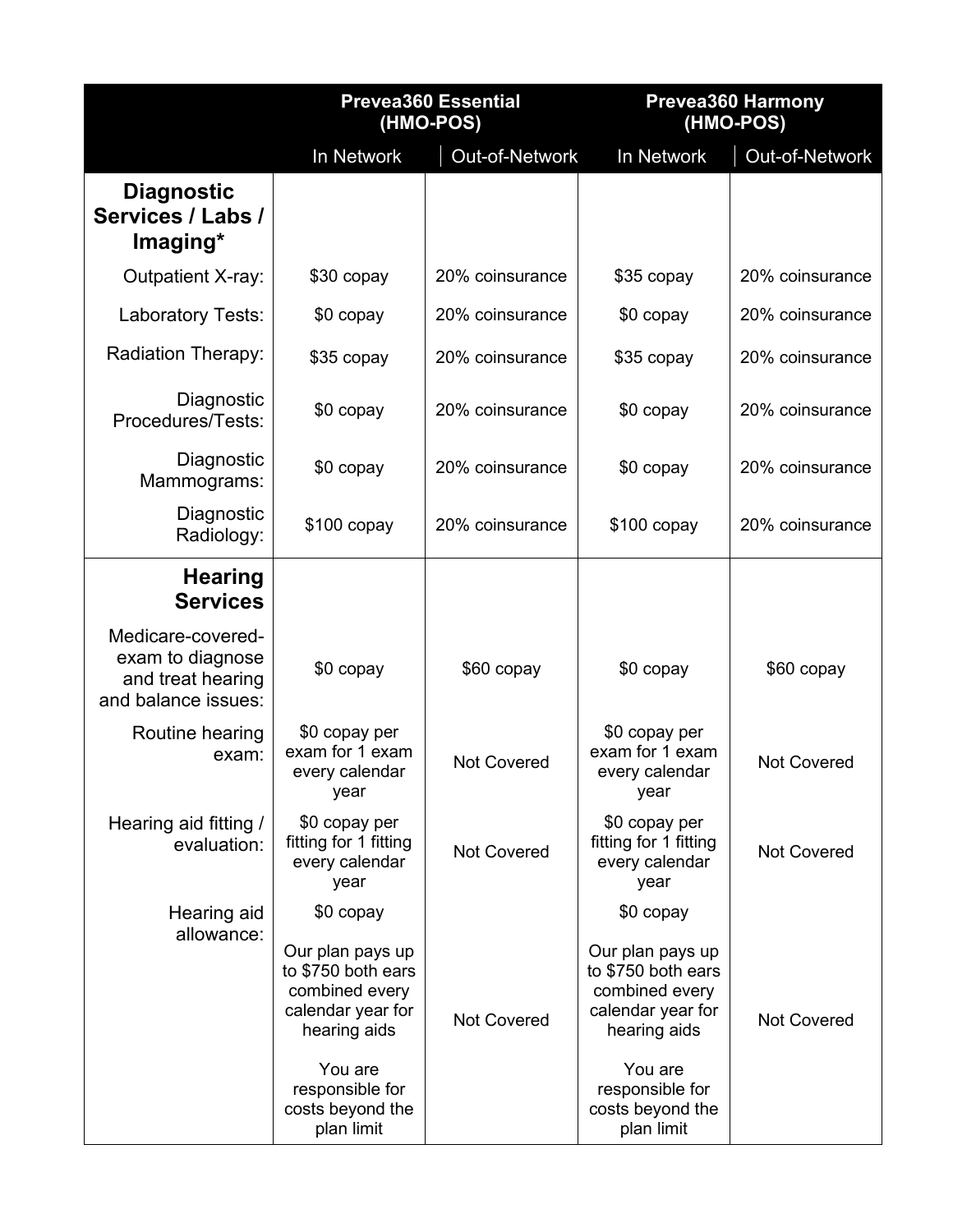|                                                                                                                                                                                                             | <b>Prevea360 Essential</b><br>(HMO-POS)                    |                    | <b>Prevea360 Harmony</b><br>(HMO-POS)                      |                       |
|-------------------------------------------------------------------------------------------------------------------------------------------------------------------------------------------------------------|------------------------------------------------------------|--------------------|------------------------------------------------------------|-----------------------|
|                                                                                                                                                                                                             | In Network                                                 | Out-of-Network     | In Network                                                 | <b>Out-of-Network</b> |
| <b>Preventive</b><br><b>Dental</b>                                                                                                                                                                          |                                                            |                    |                                                            |                       |
| <b>Preventive Exams:</b>                                                                                                                                                                                    | \$0 copay per visit<br>for 2 visits every<br>calendar year | <b>Not Covered</b> | \$0 copay per visit<br>for 2 visits every<br>calendar year | <b>Not Covered</b>    |
| Cleanings:                                                                                                                                                                                                  | \$0 copay per visit<br>for 2 visits every<br>calendar year | <b>Not Covered</b> | \$0 copay per visit<br>for 2 visits every<br>calendar year | <b>Not Covered</b>    |
| X-Ray:                                                                                                                                                                                                      | \$0 copay per visit<br>for 1 visit every<br>calendar year  | <b>Not Covered</b> | \$0 copay per visit<br>for 1 visit every<br>calendar year  | <b>Not Covered</b>    |
| <b>Comprehensive</b><br><b>Dental</b>                                                                                                                                                                       |                                                            |                    |                                                            |                       |
| Diagnostic services:                                                                                                                                                                                        | \$0 copay                                                  | <b>Not Covered</b> | \$0 copay                                                  | <b>Not Covered</b>    |
| Gum disease<br>maintenance and<br>bridge/implants/dent<br>ures repairs:                                                                                                                                     | \$45 copay                                                 | <b>Not Covered</b> | \$45 copay                                                 | <b>Not Covered</b>    |
| Fillings, gum<br>disease treatment,<br>and extractions:                                                                                                                                                     | \$95 copay                                                 | <b>Not Covered</b> | \$95 copay                                                 | <b>Not Covered</b>    |
| Root canals,<br>bridges, implants,<br>dentures, and<br>crowns:                                                                                                                                              | $$595$ copay                                               | <b>Not Covered</b> | \$595 copay                                                | Not Covered           |
| <b>Dental</b><br><b>Maximum</b><br>Annual limit that<br>Dean Health Plan<br>will pay for<br>preventive and<br>comprehensive<br>dental services<br>You are responsible<br>for costs beyond the<br>plan limit | \$1,500 every<br>calendar year for<br>dental services      | <b>Not Covered</b> | \$1,500 every<br>calendar year for<br>dental services      | <b>Not Covered</b>    |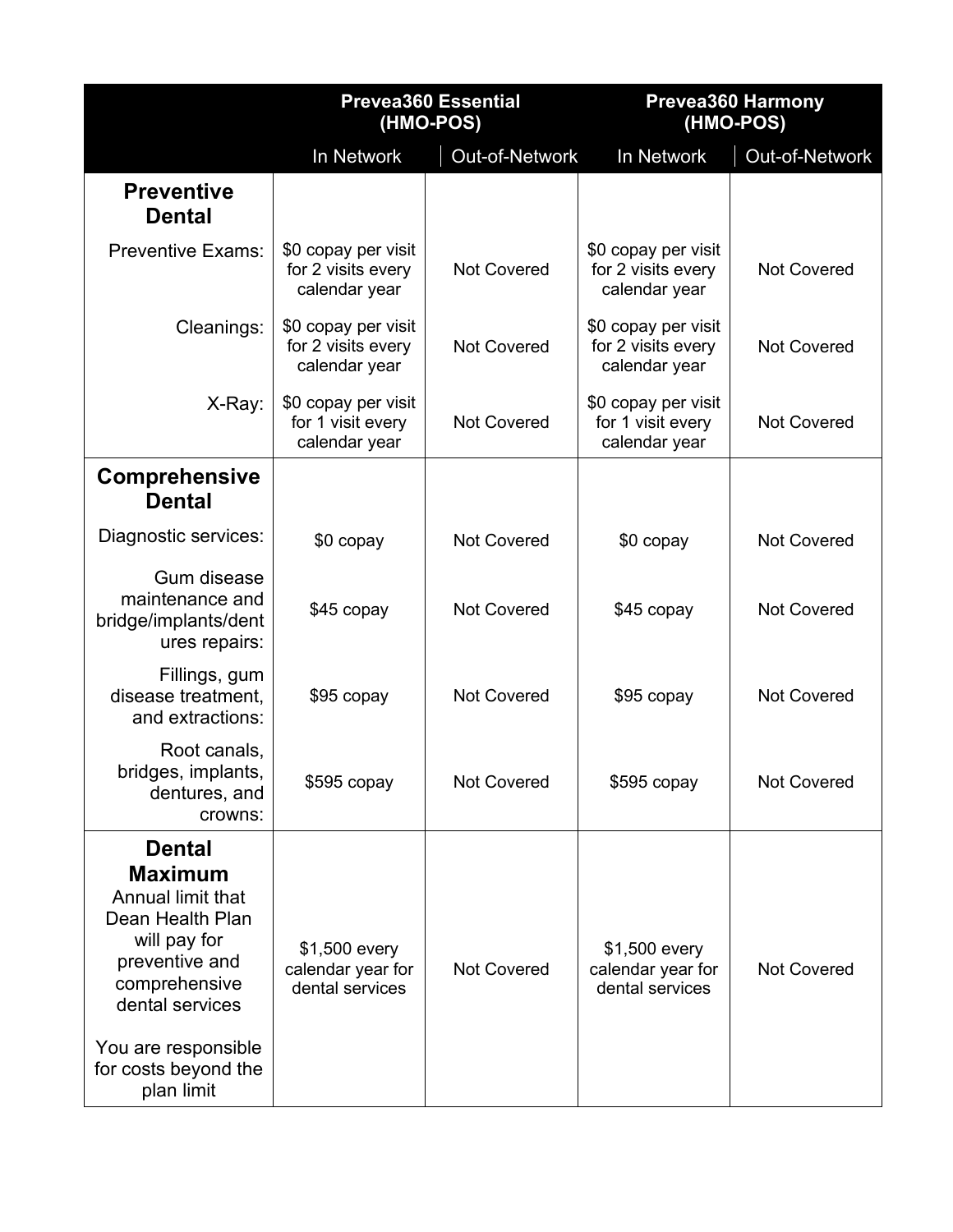|                                                                                                                                   | <b>Prevea360 Essential</b><br>(HMO-POS)<br>In Network<br><b>Out-of-Network</b> |                                        | <b>Prevea360 Harmony</b><br>(HMO-POS)                             |                                        |
|-----------------------------------------------------------------------------------------------------------------------------------|--------------------------------------------------------------------------------|----------------------------------------|-------------------------------------------------------------------|----------------------------------------|
|                                                                                                                                   |                                                                                |                                        | In Network                                                        | <b>Out-of-Network</b>                  |
| <b>Vision Services</b><br>Medicare-covered<br>exam to treat to<br>diagnose and treat<br>diseases and<br>conditions of the<br>eye: | \$0 copay                                                                      | \$30 copay                             | \$0 copay                                                         | \$30 copay                             |
| Medicare-covered<br>eyewear after<br>cataract surgery:                                                                            | \$0 copay                                                                      | <b>Not Covered</b>                     | \$0 copay                                                         | <b>Not Covered</b>                     |
| Routine eye exam:                                                                                                                 | \$0 copay per<br>exam for 1 exam<br>every calendar<br>year                     | <b>Not Covered</b>                     | \$0 copay per<br>exam for 1 exam<br>every calendar<br>year        | <b>Not Covered</b>                     |
| Eyewear:<br>(eyeglasses,<br>frames.<br>lenses or contact                                                                          | Our plan pays up<br>to a total of \$200<br>every calendar<br>year              | <b>Not Covered</b>                     | Our plan pays up<br>to a total of \$200<br>every calendar<br>year | <b>Not Covered</b>                     |
| lenses)                                                                                                                           | You are<br>responsible for<br>costs beyond the<br>plan limit                   |                                        | You are<br>responsible for<br>costs beyond the<br>plan limit      |                                        |
| <b>Mental Health</b><br><b>Services:</b>                                                                                          | \$325 copay each<br>day for days 1 - 5                                         | \$500 copay each<br>day for days 1 - 7 | \$325 copay each<br>day for days 1 - 5                            | \$500 copay each<br>day for days 1 - 7 |
| <b>Hospital Care*</b><br>For Medicare-<br>covered stays                                                                           | \$0 each day for<br>days 6 - 90                                                | \$0 each day for<br>days 8 - 90        | \$0 each day for<br>days 6 - 90                                   | \$0 each day for<br>days 8 - 90        |
| <b>Mental Health</b><br><b>Services:</b><br><b>Outpatient Care</b>                                                                |                                                                                |                                        |                                                                   |                                        |
| <b>Outpatient Individual</b><br>Therapy:                                                                                          | \$0 copay                                                                      | \$30 copay                             | \$0 copay                                                         | \$30 copay                             |
| <b>Outpatient Group</b><br>Therapy:                                                                                               | \$0 copay                                                                      | \$30 copay                             | \$0 copay                                                         | \$30 copay                             |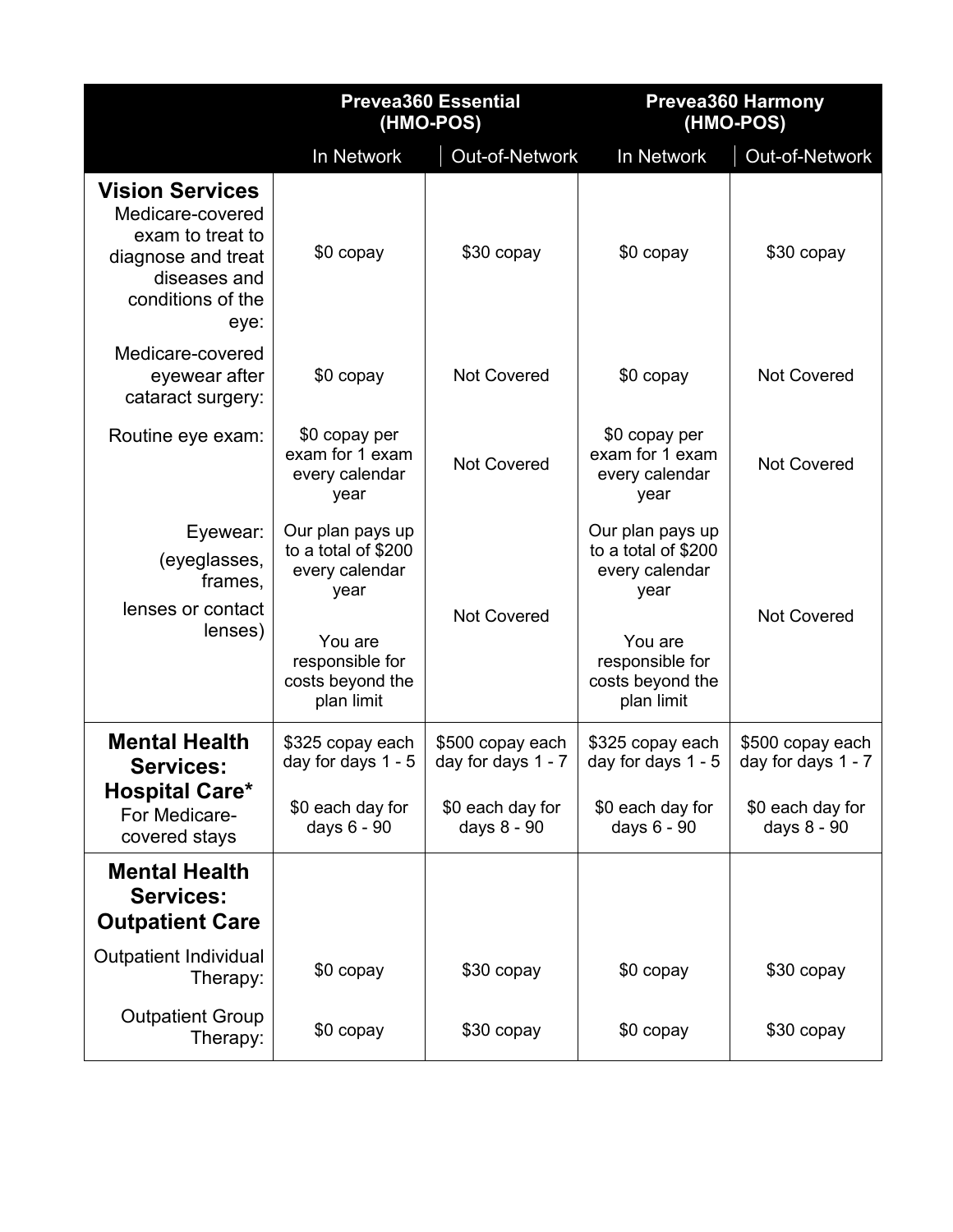|                                                                                                                                                                                                                                                                 | <b>Prevea360 Essential</b><br>(HMO-POS)                                |                                    |                                                                        | <b>Prevea360 Harmony</b><br>(HMO-POS) |
|-----------------------------------------------------------------------------------------------------------------------------------------------------------------------------------------------------------------------------------------------------------------|------------------------------------------------------------------------|------------------------------------|------------------------------------------------------------------------|---------------------------------------|
|                                                                                                                                                                                                                                                                 | In Network                                                             | Out-of-Network                     | In Network                                                             | Out-of-Network                        |
| <b>Skilled Nursing</b><br>Facility*<br>Our plan covers up<br>to 100 day per<br>benefit period in a<br>SNF:                                                                                                                                                      |                                                                        |                                    |                                                                        |                                       |
| A benefit period<br>begins on the first<br>day you go to a<br>Medicare-covered<br>inpatient hospital or<br>a skilled nursing<br>facility. The benefit<br>period ends when<br>you haven't been an<br>inpatient at any<br>hospital or SNF for<br>60 days in a row | \$0 each day for<br>days 1 - 20<br>\$184 each day<br>for days 21 - 100 | \$150 each day<br>for days 1 - 100 | \$0 each day for<br>days 1 - 20<br>\$184 each day<br>for days 21 - 100 | \$150 each day<br>for days 1 - 100    |
| Therapy*<br>Outpatient physical<br>therapy, speech<br>language pathology,<br>and occupational<br>therapy:                                                                                                                                                       | \$35 copay per<br>visit                                                | \$60 copay per<br>visit            | \$35 copay per<br>visit                                                | \$60 copay per<br>visit               |
| <b>Ambulance</b><br>For each one-way<br>Medicare-covered<br>trip                                                                                                                                                                                                | $$275$ copay                                                           | $$275$ copay                       | $$275$ copay                                                           | $$275$ copay                          |
| <b>Transportation</b><br>For rides to medical<br>appointments                                                                                                                                                                                                   | \$0 copay per ride<br>for 24 one-way<br>rides every<br>calendar year   | <b>Not Covered</b>                 | \$0 copay per ride<br>for 24 one-way<br>rides every<br>calendar year   | <b>Not Covered</b>                    |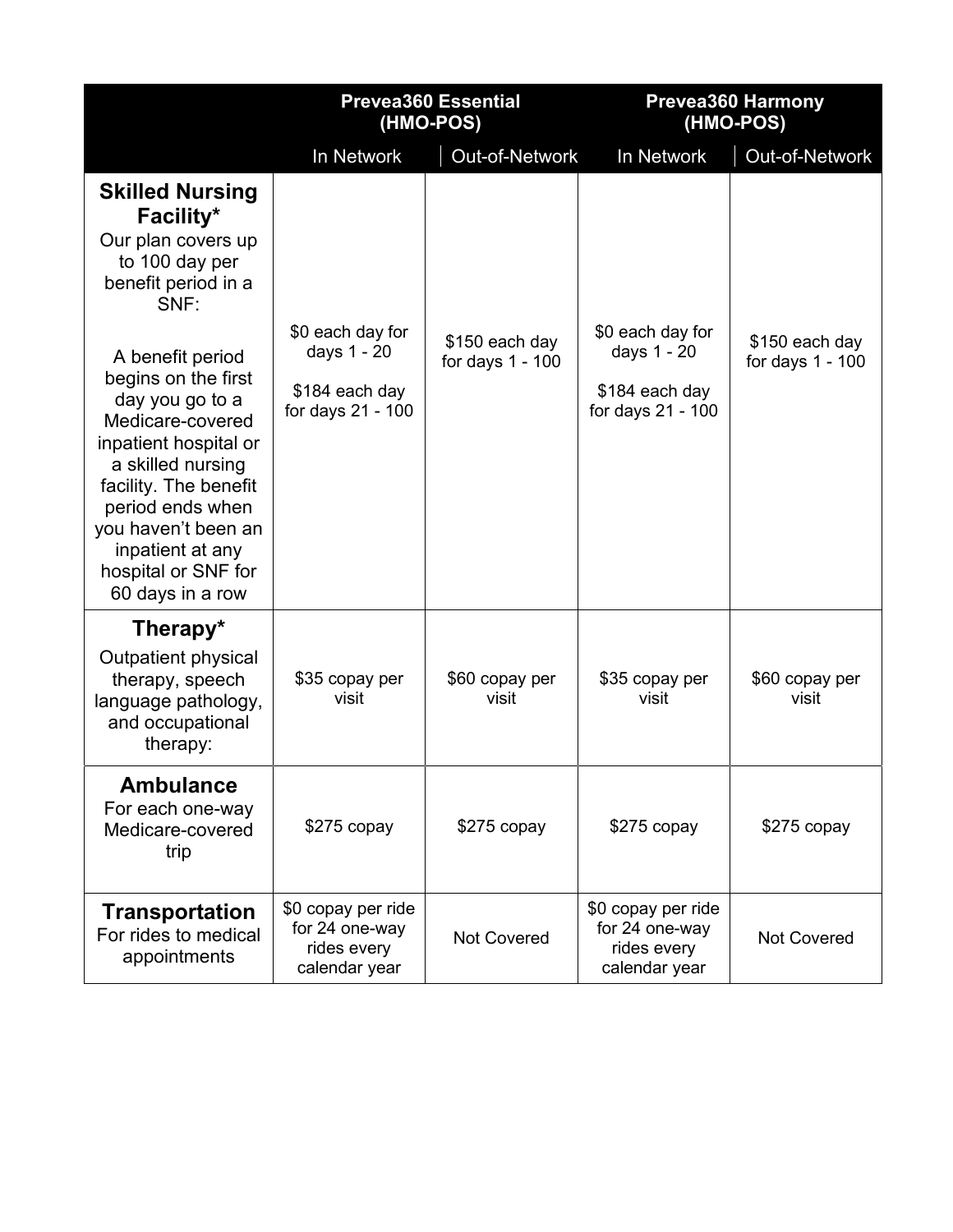|                                                           | <b>Prevea360 Essential</b><br>(HMO-POS)<br><b>Out-of-Network</b><br>In Network |                 | <b>Prevea360 Harmony</b><br>(HMO-POS) |                       |
|-----------------------------------------------------------|--------------------------------------------------------------------------------|-----------------|---------------------------------------|-----------------------|
|                                                           |                                                                                |                 | In Network                            | <b>Out-of-Network</b> |
| <b>Medicare Part B</b><br>Drugs <sup>*</sup>              |                                                                                |                 |                                       |                       |
| Part B Drugs:                                             | 20% coinsurance                                                                | 20% coinsurance | 20% coinsurance                       | 20% coinsurance       |
| Part B prescription<br>drugs received in<br>the pharmacy: | \$0 copay - \$47<br>copay                                                      | 20% coinsurance | \$0 copay - \$47<br>copay             | 20% coinsurance       |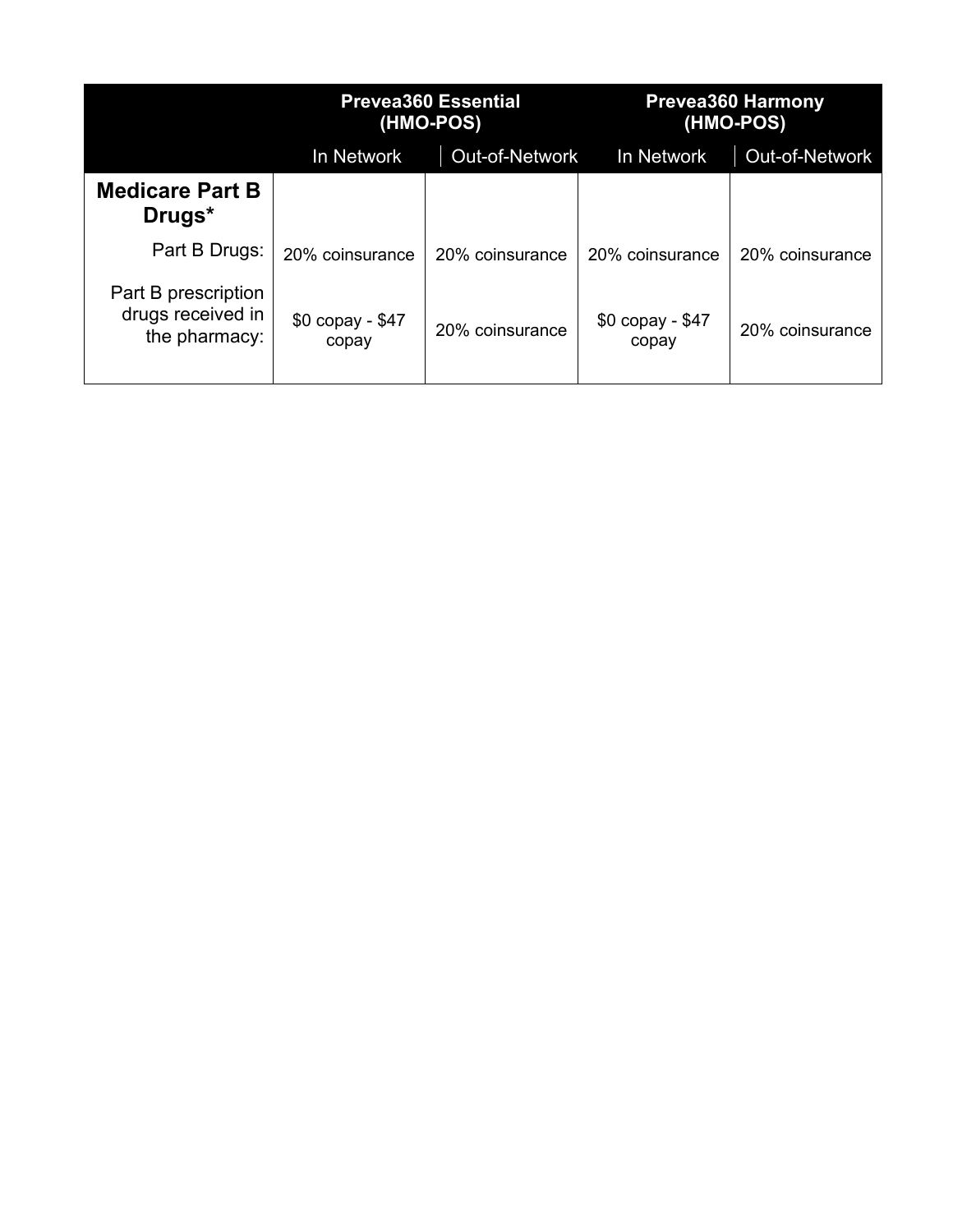# **Medicare Part D Prescription Drug Coverage**

|                                          | <b>Prevea360 Essential</b><br>(HMO-POS)                                  | <b>Prevea360 Harmony</b><br>(HMO-POS) |
|------------------------------------------|--------------------------------------------------------------------------|---------------------------------------|
|                                          | \$250                                                                    |                                       |
| <b>Part D Deductible</b>                 | Applies to Tier 3, Tier 4 and Tier<br>5                                  | <b>Not Covered</b>                    |
| <b>PREFERRED RETAIL</b><br>30 day supply |                                                                          |                                       |
| <b>Tier 1 Preferred Generic</b>          | \$0 copay                                                                | <b>Not Covered</b>                    |
| <b>Tier 2 Generic</b>                    | \$5 copay                                                                | <b>Not Covered</b>                    |
| <b>Tier 3 Preferred Brand</b>            | \$40 copay                                                               | <b>Not Covered</b>                    |
| <b>Tier 4 Non-Preferred Drugs</b>        | \$90 copay                                                               | <b>Not Covered</b>                    |
| <b>Tier 5 Specialty Drugs</b>            | 28% coinsurance                                                          | <b>Not Covered</b>                    |
| Tier 6 Part D Vaccines                   | \$0 copay                                                                | <b>Not Covered</b>                    |
| <b>STANDARD RETAIL</b><br>30 day supply  |                                                                          |                                       |
| <b>Tier 1 Preferred Generic</b>          | \$7 copay                                                                | <b>Not Covered</b>                    |
| <b>Tier 2 Generic</b>                    | \$12 copay                                                               | <b>Not Covered</b>                    |
| <b>Tier 3 Preferred Brand</b>            | \$47 copay                                                               | <b>Not Covered</b>                    |
| <b>Tier 4 Non-Preferred Drugs</b>        | $$100$ copay                                                             | <b>Not Covered</b>                    |
| <b>Tier 5 Specialty Drugs</b>            | 28% coinsurance                                                          | <b>Not Covered</b>                    |
| Tier 6 Part D Vaccines                   | $$0$ copay                                                               | <b>Not Covered</b>                    |
| <b>LONG TERM CARE</b><br>31 day supply   | <b>Not Covered</b><br>See Standard Retail Pharmacy<br>$(30 \text{ Day})$ |                                       |
| <b>OUT-OF-NETWORK</b><br>29 day supply   | See Standard Retail Pharmacy<br>$(30 \text{ Day})$                       | <b>Not Covered</b>                    |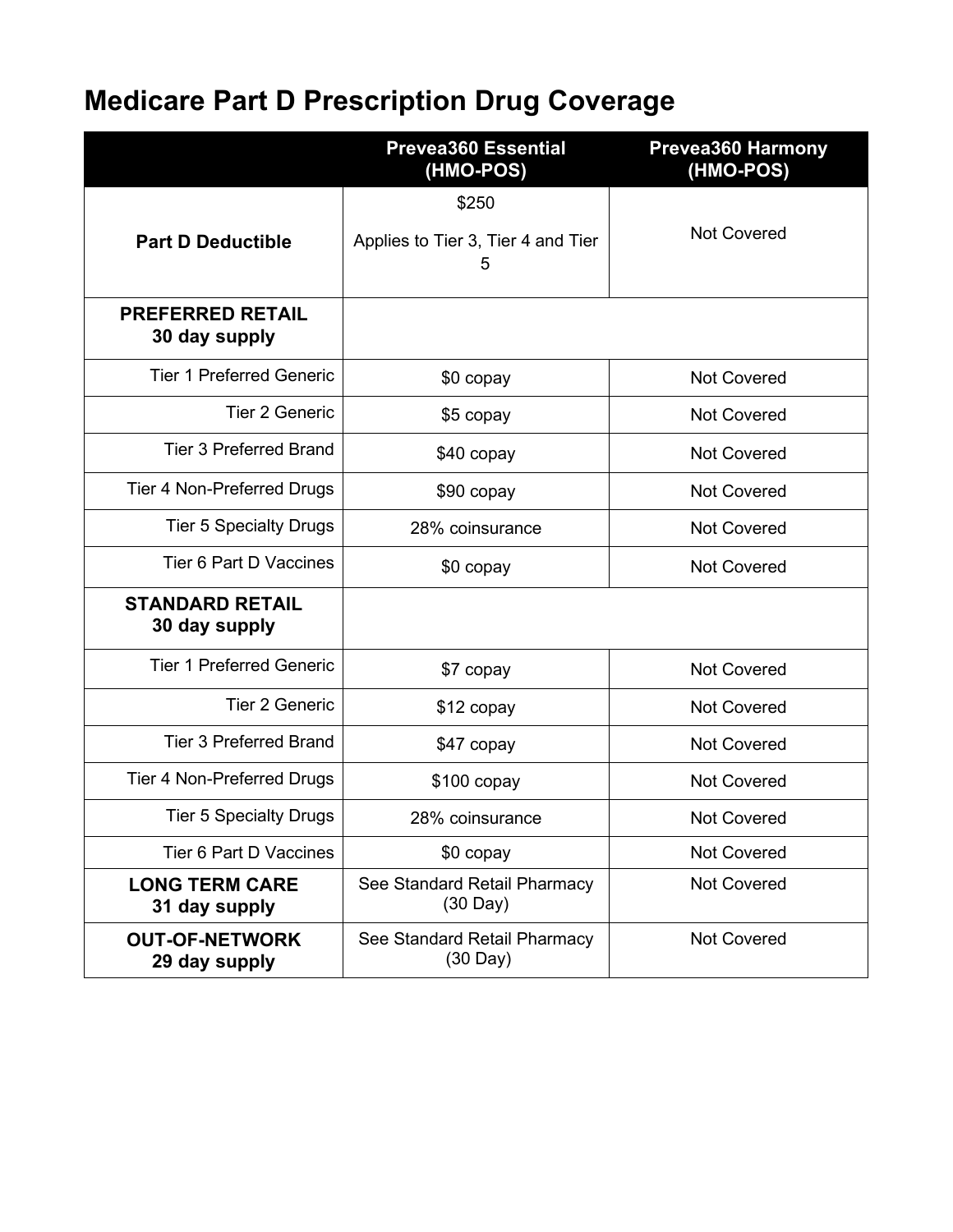|                                          | <b>Prevea360 Essential</b><br>(HMO-POS)                                                                                         | <b>Prevea360 Harmony</b><br>(HMO-POS) |
|------------------------------------------|---------------------------------------------------------------------------------------------------------------------------------|---------------------------------------|
| <b>PREFERRED RETAIL</b><br>90 day supply |                                                                                                                                 |                                       |
| <b>Tier 1 Preferred Generic</b>          | \$0 copay                                                                                                                       | <b>Not Covered</b>                    |
| <b>Tier 2 Generic</b>                    | \$10 copay                                                                                                                      | <b>Not Covered</b>                    |
| <b>Tier 3 Preferred Brand</b>            | $$100$ copay                                                                                                                    | <b>Not Covered</b>                    |
| Tier 4 Non-Preferred Drugs               | $$270$ copay                                                                                                                    | <b>Not Covered</b>                    |
| <b>Tier 5 Specialty Drugs</b>            | Not Applicable                                                                                                                  | <b>Not Covered</b>                    |
| Tier 6 Part D Vaccines)                  | Not Applicable                                                                                                                  | <b>Not Covered</b>                    |
| <b>STANDARD RETAIL</b><br>90 day supply  |                                                                                                                                 |                                       |
| <b>Tier 1 Preferred Generic</b>          | \$7 copay                                                                                                                       | <b>Not Covered</b>                    |
| <b>Tier 2 Generic</b>                    | \$24 copay                                                                                                                      | <b>Not Covered</b>                    |
| <b>Tier 3 Preferred Brand</b>            | \$117.50 copay                                                                                                                  | <b>Not Covered</b>                    |
| Tier 4 Non-Preferred Drugs               | $$300$ copay                                                                                                                    | <b>Not Covered</b>                    |
| <b>Tier 5 Specialty Drugs</b>            | Not Applicable                                                                                                                  | <b>Not Covered</b>                    |
| Tier 6 Part D Vaccines                   | Not Applicable                                                                                                                  | <b>Not Covered</b>                    |
| <b>Part D Coverage Stages</b>            |                                                                                                                                 |                                       |
| <b>Stage 1 Deductible</b>                | You pay in full until you reach<br>your deductible<br>(Applies to Tier 3, Tier 4 and<br>Tier 5 only)                            | <b>Not Covered</b>                    |
| <b>Stage 2 Initial Coverage</b>          | You pay copays or coinsurance,<br>and we pay the remainder until<br>together our spending reaches<br>\$4,430                    | <b>Not Covered</b>                    |
| <b>Stage 3 Coverage Gap</b>              | Above \$4,430, you pay 25% of<br>the cost for generics and brand<br>drugs until your expenses reach<br>\$7,050                  | <b>Not Covered</b>                    |
| <b>Stage 4 Catastrophic</b>              | Above \$7,050 you pay the<br>greater of 5% or \$3.95 for<br>generics and \$9.85 for all other<br>drugs and we pay the remainder | <b>Not Covered</b>                    |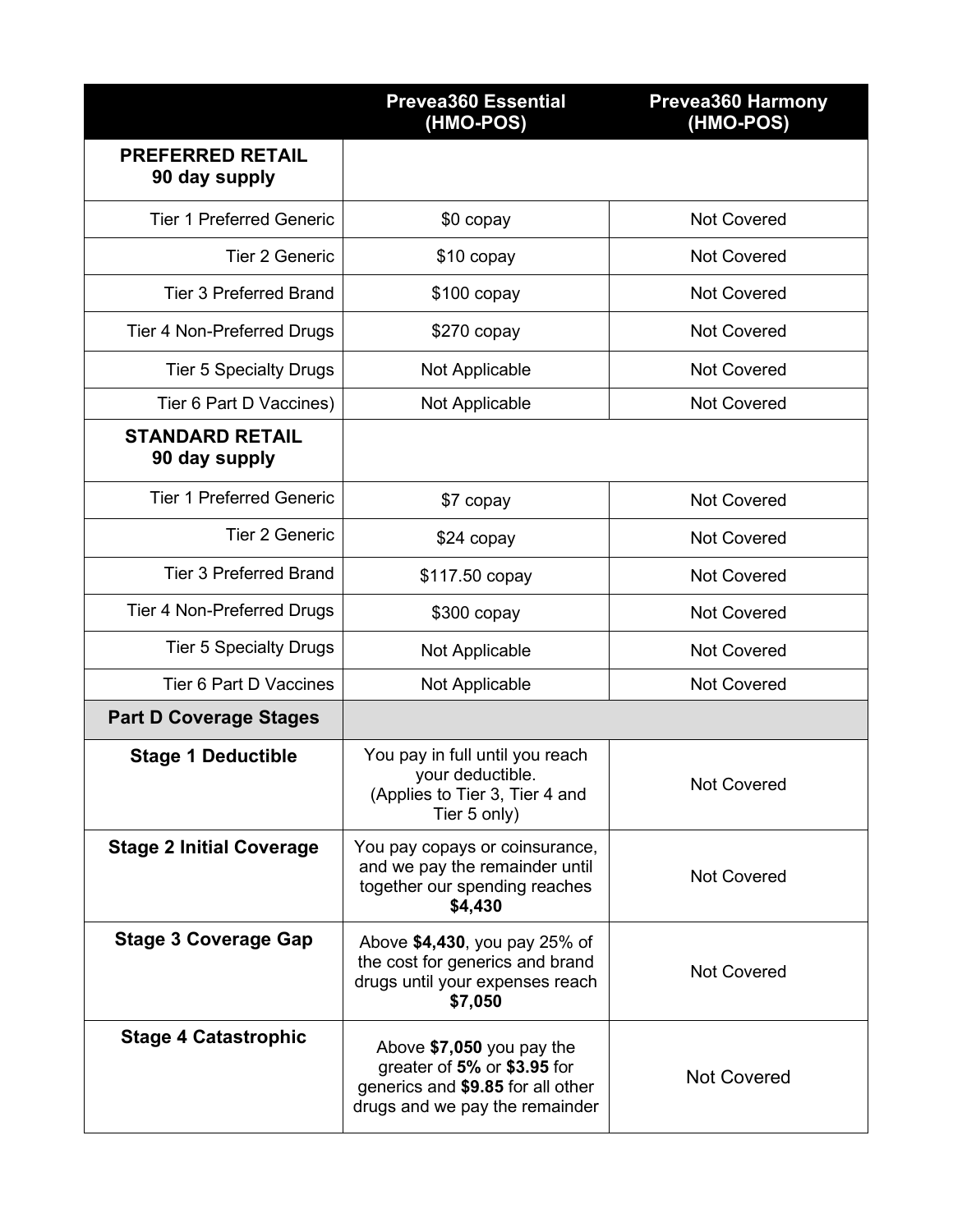### **Additional Benefits**

|                                                                                                                                                                                                                               | <b>Prevea360 Essential</b><br>(HMO-POS)                                                              |                                                                                                                  | (HMO-POS)                                                                                            | <b>Prevea360 Harmony</b>                                                                                         |
|-------------------------------------------------------------------------------------------------------------------------------------------------------------------------------------------------------------------------------|------------------------------------------------------------------------------------------------------|------------------------------------------------------------------------------------------------------------------|------------------------------------------------------------------------------------------------------|------------------------------------------------------------------------------------------------------------------|
|                                                                                                                                                                                                                               | In Network                                                                                           | Out-of-<br><b>Network</b>                                                                                        | In Network                                                                                           | Out-of-<br><b>Network</b>                                                                                        |
| <b>In-Home Support</b><br>We partnered with Papa, a<br>company that connects you<br>with screened and trained<br>Papa Pals who provide<br>assistance with organization,<br>light housework, technology<br>and transportation. | \$0 copay per<br>visit for 10<br>visits every<br>month                                               | <b>Not Covered</b>                                                                                               | \$0 copay per<br>visit for 10<br>visits every<br>month                                               | <b>Not Covered</b>                                                                                               |
| <b>Over-the-Counter</b><br><b>Allowance for Health</b><br>and Wellness Products<br>Shop online, in-store, or by<br>catalog.                                                                                                   | \$50 quarterly<br>allowance                                                                          | <b>Not Covered</b>                                                                                               | \$50 quarterly<br>allowance                                                                          | <b>Not Covered</b>                                                                                               |
| <b>Post Discharge Meals</b><br>Mom's Meals delivered to<br>your door after you are<br>discharged from the hospital<br>or a skilled nursing facility.                                                                          | 14 meals<br>after an<br>inpatient stay<br>at no cost to<br>you                                       | <b>Not Covered</b>                                                                                               | 14 meals<br>after an<br>inpatient stay<br>at no cost to<br>you                                       | <b>Not Covered</b>                                                                                               |
| <b>Fitness Benefit</b><br>Silver&Fit®                                                                                                                                                                                         | \$0 copay                                                                                            | <b>Not Covered</b>                                                                                               | $$0$ copay                                                                                           | <b>Not Covered</b>                                                                                               |
| <b>Routine Chiropractic</b>                                                                                                                                                                                                   | \$15 copay<br>for an<br>additional 24<br>routine<br>chiropractic<br>visits every<br>calendar<br>year | \$50 copay<br>for an<br>additional<br>combined 24<br>routine<br>chiropractic<br>visits every<br>calendar<br>year | \$10 copay<br>for an<br>additional 24<br>routine<br>chiropractic<br>visits every<br>calendar<br>year | \$50 copay<br>for an<br>additional<br>combined 24<br>routine<br>chiropractic<br>visits every<br>calendar<br>year |